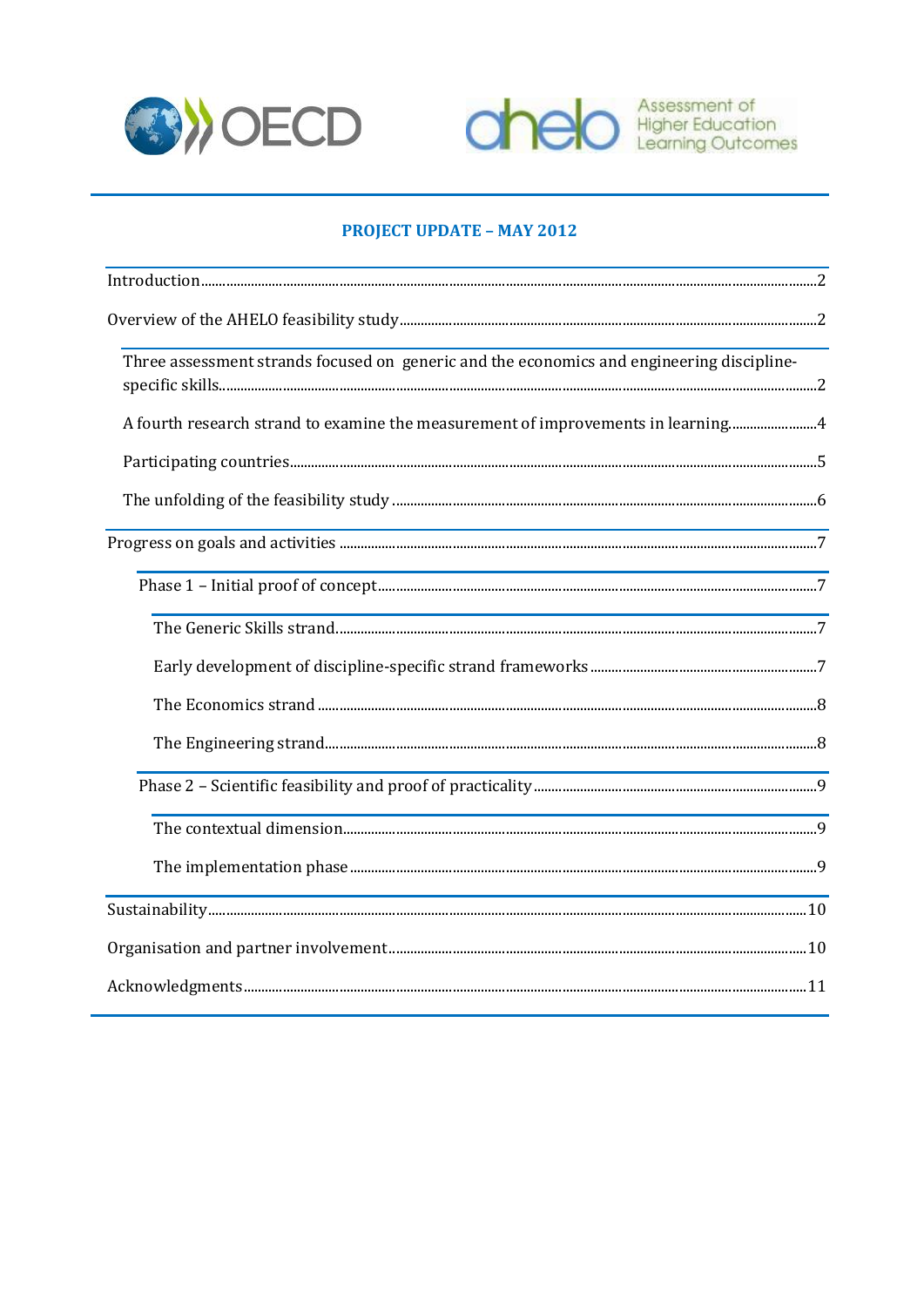#### **Introduction**

The OECD is carrying out the first international study of what students in higher education know and can do upon graduation: the Assessment of Higher Education Learning Outcomes (AHELO).

Higher education is an increasingly strategic investment for countries and for individuals. It is a critical factor in innovation and human capital development, and has been expanding fast globally. Some 135 million students now study around the world in more than 17 000 universities and other higher education institutions.

However, there are no tools available to compare the quality of teaching and learning in institutions on an international scale. The few existing studies are nationally focused, while international university rankings are based on reputation, inputs and/or research performance, and do not reflect the quality of teaching and learning, nor the diversity of institutions' missions and contexts.

The AHELO project is a unique and innovative attempt to fill this gap. It aims to develop criteria that will make it possible to evaluate the quality and relevance of what students learn in institutions around the world. For frontline higher education practitioners – from academics to institutional leaders – AHELO will provide valuable information on effective teaching strategies to enhance learning outcomes in higher education. Students, governments and employers also stand to benefit. AHELO will shed light on whether the considerable resources invested in higher education are being used effectively, and on the capacities of graduates to enter and succeed in the labour market.

#### **Overview of the AHELO feasibility study**

The AHELO feasibility study was launched with the support of both governments and higher education institutions to determine, by the end of 2012, whether an international assessment of higher education learning outcomes is scientifically and practically possible. The aim of the study is thus to explore the feasibility of assessing higher education quality across different institutions, countries, languages and cultures.

# *Three assessment strands focused on generic skills and the economics and engineering discipline-specific skills*

To investigate the feasibility of carrying out an international assessment of higher education learning outcomes, the feasibility study is designed around three strands of work:

#### **The Generic Skills strand**

This first strand of work focuses on an assessment of generic skills, adapting existing performance tasks and multiple–choice questions to provide a valid instrument in a cross national context. The performance tasks are drawn from life experiences and are presented to elicit complex critical thinking, analytic reasoning, problem solving and written communication skills. The multiple-choice questions are designed to gauge learners' skills in thinking about non-specialist and generally accessible ideas and issues. Like the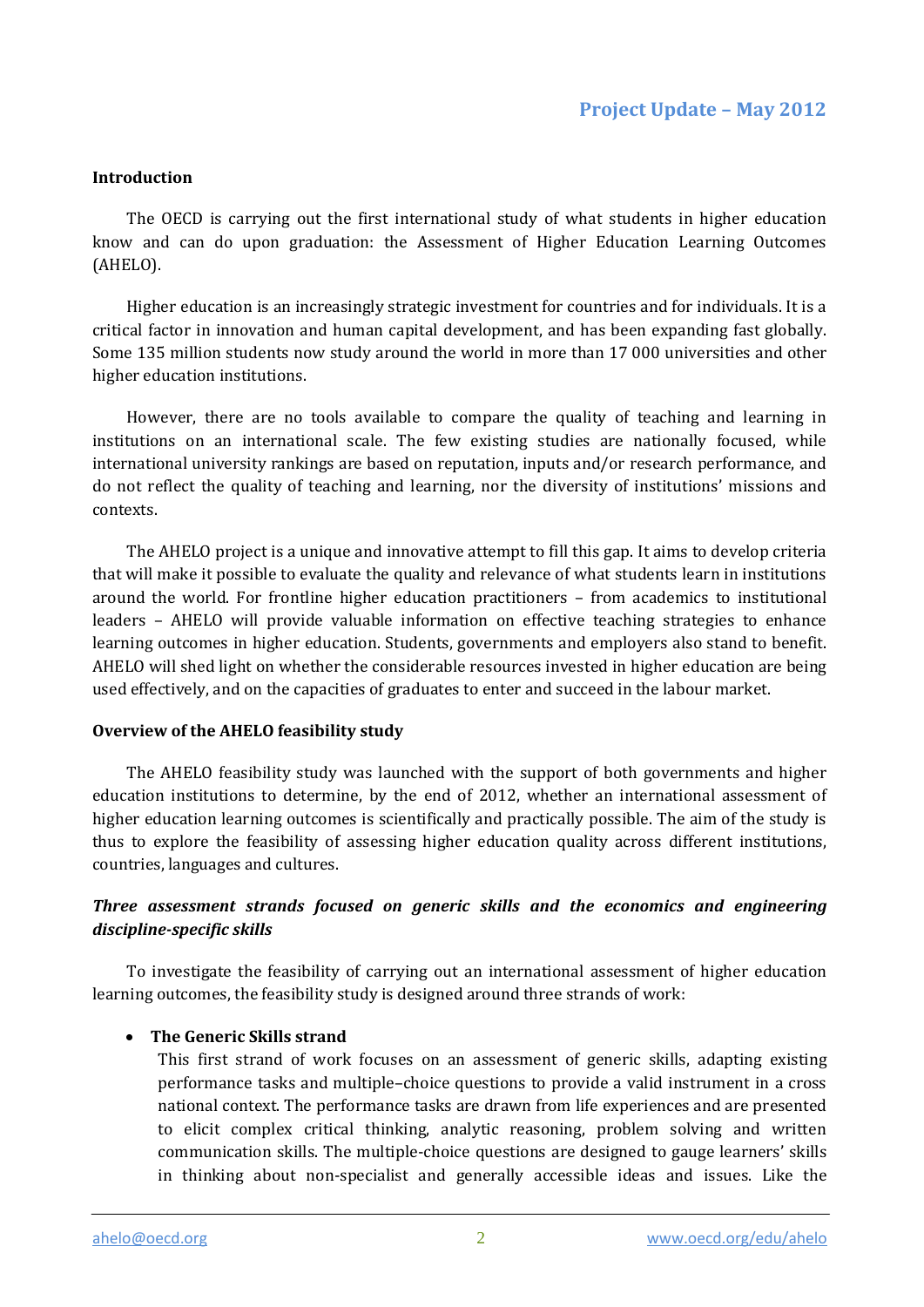performance tasks, the multiple-choice questions aim to test higher-order thinking about significant, real-world ideas and issues.

Countries participating in this strand of work include Colombia, Egypt, Finland, Korea, Kuwait, Mexico, Norway, the Slovak Republic and the United States (Connecticut, Missouri and Pennsylvania).

## **The Economics strand**

This strand seeks to assess discipline-specific skills in economics. A global group of recognised experts in economics education developed a provisional assessment framework and instrument for this strand. The framework and the instrument aim to assess learning outcomes which students should be able to achieve by the end of a bachelor-type degree, such as demonstrating subject knowledge and understanding; demonstrating subject knowledge and its application to real world problems.

The framework and assessment instrument do not focus on the recall of factual knowledge, but rather look at 'above content' skills including application of concepts, use of appropriate statistical and non-statistical tools, drawing conclusions, recommending policy, and being conversant with the 'language of Economics'.

Countries participating in this strand of work include Belgium (Fl.), Egypt, Italy, Mexico, the Netherlands, the Russian Federation and the Slovak Republic.

#### **The Engineering strand**

Likewise, this strand seeks to assess discipline-specific skills in civil engineering. A global group of recognised experts in engineering education developed a provisional assessment framework and instrument for this strand. The framework and the instrument aim to assess learning outcomes which students should be able to achieve by the end of a bachelor-type engineering degree, such as applying knowledge and understanding to identify, formulate and solve engineering problems using established methods, and applying knowledge and understanding to develop designs to meet defined and specified requirements.

The test questions are devised based on realistic contexts for engineering problems. A broad variety of contexts have been selected from a range of situations involving environmental, structural, geotechnical, urban/rural, coastal and construction engineering such as bridges, buildings and construction sites.

Countries/economies participating in this strand of work include Abu Dhabi, Australia, Canada (Ontario), Colombia, Egypt, Japan, Mexico, the Russian Federation and the Slovak Republic.

#### *The need for a contextual dimension*

While the main focus of the AHELO feasibility study is to gauge the feasibility of assessing learning outcomes, it is also necessary to assess the feasibility of gathering contextual variables that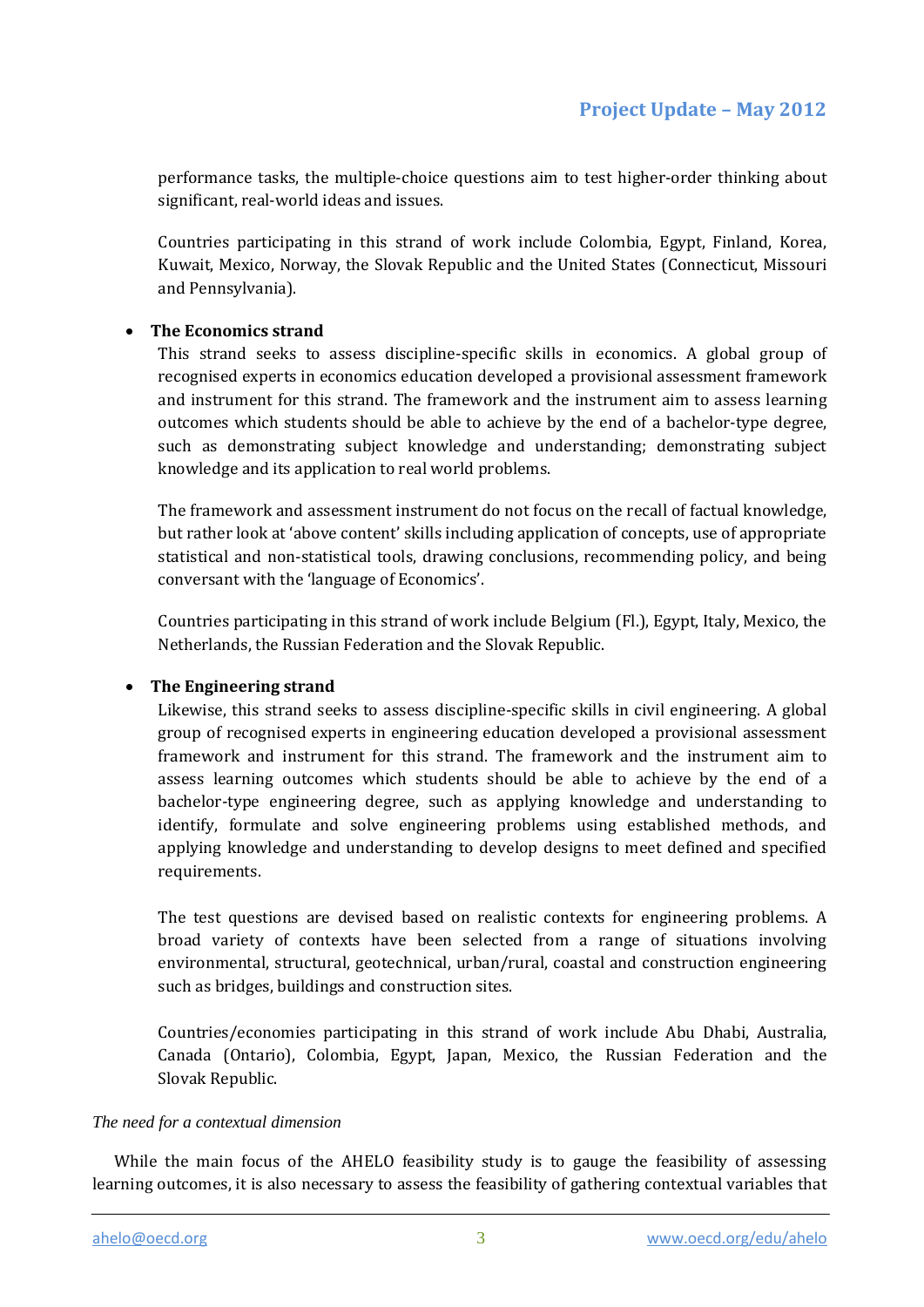# **Project Update – May 2012**

will be needed to interpret performance measures and help institutions understand the performance of their students with a view to improve their teaching. The contextual variables will allow for disaggregation of assessment results by different kinds of institutional/programme characteristics and student populations, and provide information to help construct appropriate comparisons across institutions.

This aspect of the feasibility study also requires ensuring that the contextual surveys developed are internationally valid and reflect the cultural context of the countries in which the AHELO feasibility study is implemented. The contextual information will be collected from existing documentation at the country level and through three contextual surveys: a student survey, a faculty survey and an institution survey.



## **Figure 1. Assessing higher education learning outcomes**

# *A fourth research strand to examine the measurement of improvements in learning outcomes*

In addition to the three assessments strands, a fourth strand of work will explore the issue of value-added measurement in higher education institutions.

Indeed, some stakeholders consider that the concept of quality in higher education institutions is intertwined with the measurement of growth in student learning to the extent that information about school effectiveness and improvement is required to better understand the contribution of higher education institutions to student learning. In this perspective, not only student learning outcomes should be measured at the end of the students' studies, but growth in learning should also be measured so as to portray the net contribution of the institutions to student learning – or valueadded.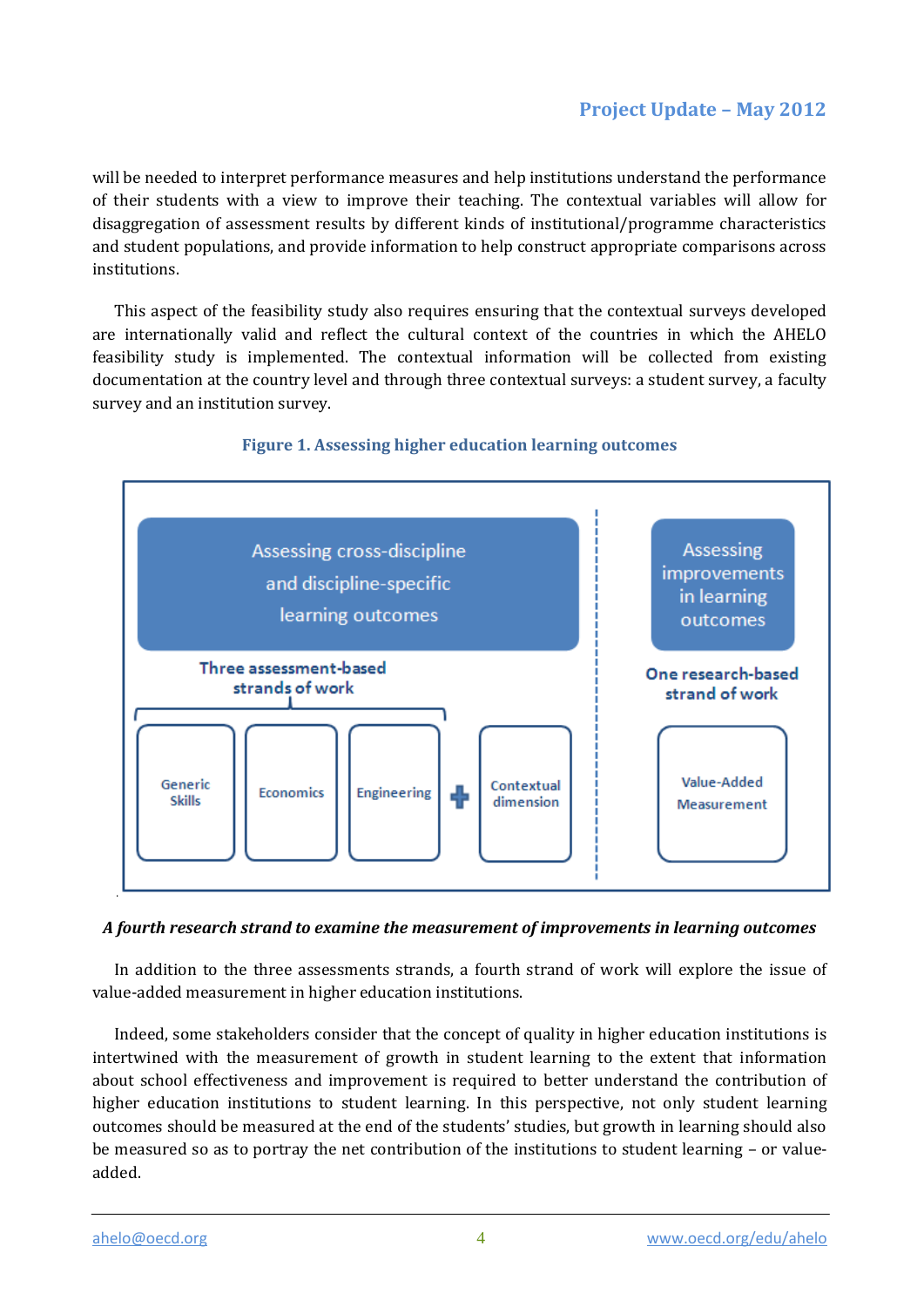# **Project Update – May 2012**

However, the measurement of value-added is not straightforward. In the context of an international assessment of higher education student learning outcomes, how could the value-added or the contribution of higher education institutions to students' outcomes, be captured and isolated from the students' incoming abilities? How could an AHELO provide institutions with the information that will help them determine how well their students are learning and how their learning is comparable to other peer students at other institutions?

For the purpose of the AHELO feasibility study, research activities will be conducted to review methodological approaches, potential data sources and psychometric evidence with a view to providing guidance towards the development of a value-added measurement approach in case AHELO would develop into a fully-fledged study in the future. A literature review focusing on methodologies developed for the higher education context will be conducted to guide the recommendations of a panel of experts on the feasibility of measuring value-added in a context like AHELO.

#### *Participating countries*

The feasibility study involves seventeen participating countries/economies representing a range of geographic, linguistic and cultural backgrounds. The map illustrates the range of geographic, linguistic and cultural backgrounds represented in each strand of work.

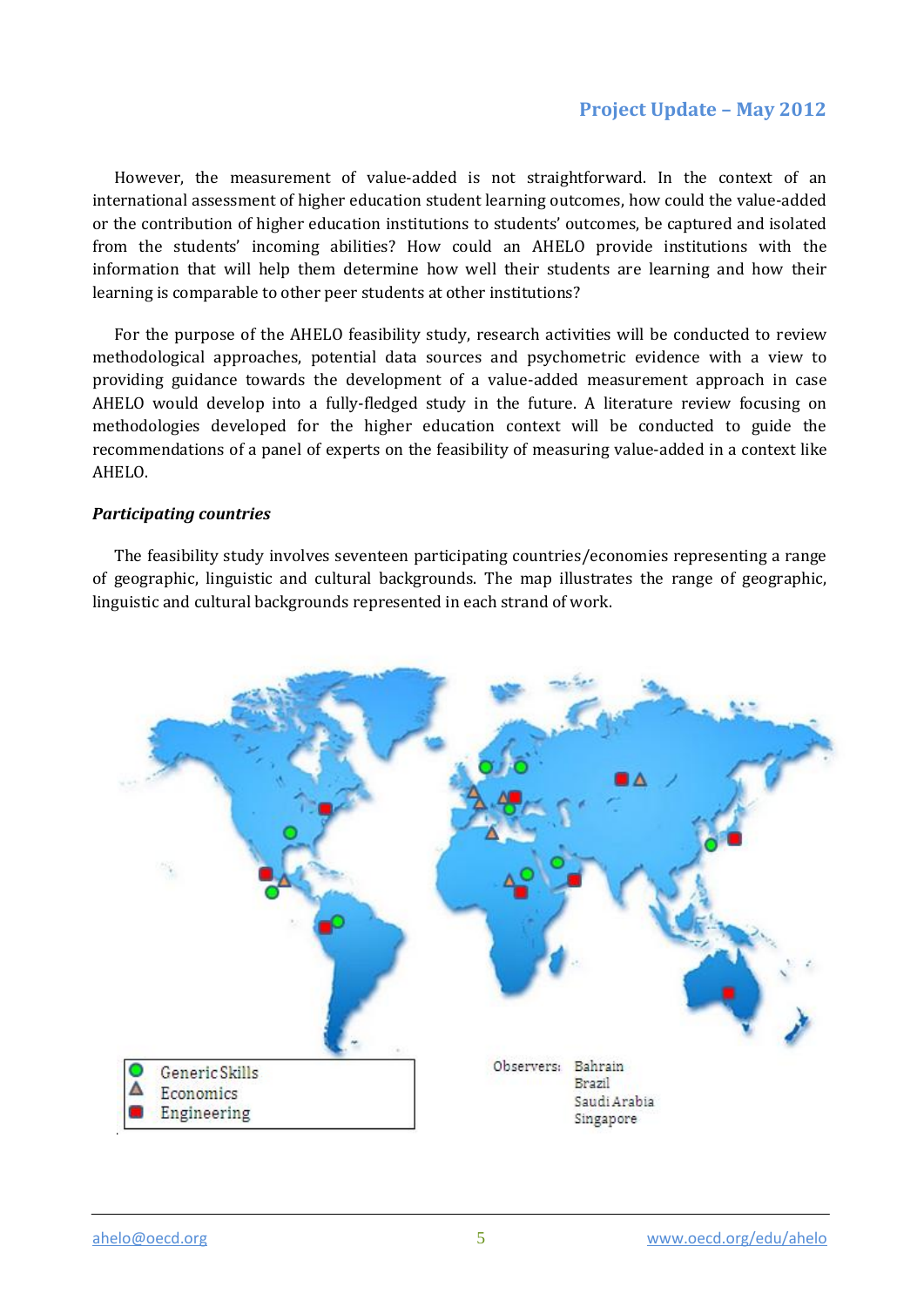# *The unfolding of the feasibility study*

The work of the feasibility study is unrolling in several phases:

• Phase 1 - January 2010 to June 2011

The first phase of the work consisted of developing the provisional assessment frameworks and testing instruments suitable for an international context for each strand of work (generic skills, economics and engineering), and their small-scale validation (cognitive labs and small-scale testing with students) to get a sense of validity across languages and cultures.

Phase 2 - March 2011 to December 2012

In a second phase, the practical aspects of assessing students learning outcomes are now examined. The three assessment instruments (generic skills, economics and engineering) are implemented in a small group of diverse higher education institutions to explore the best ways to implicate, involve and motivate leaders, faculty and students to take part in the testing.

In addition, the data collected as part of this second phase will enable a range of psychometric analyses such as bias analyses and in-depth examination of the validity and reliability of the construct performance measures. The dataset shall also allow preliminary analysis on the relationships between context and learning outcomes, and the factors leading to enhanced outcomes.



# **Figure 2 – AHELO Phases 1 and 2**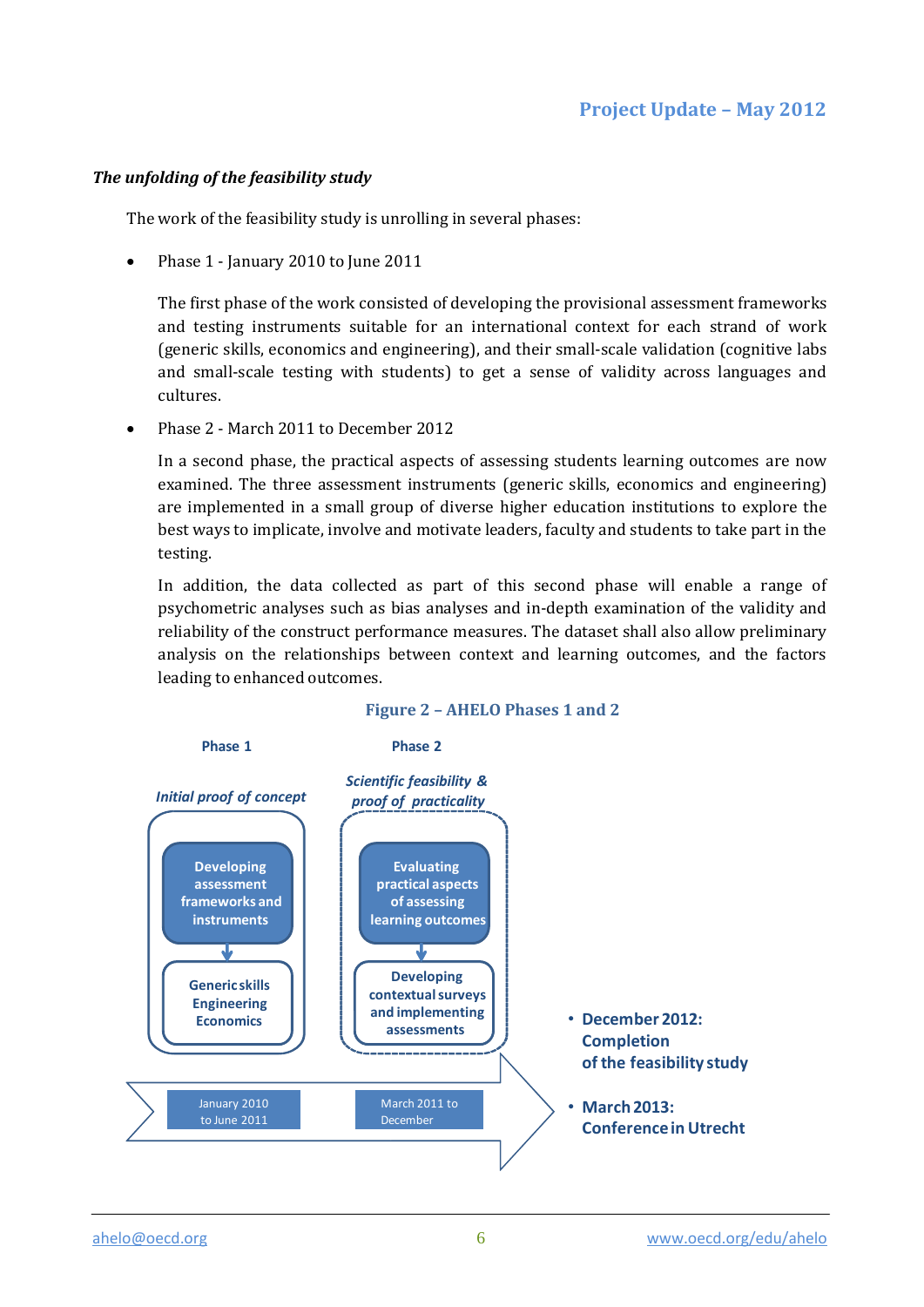#### **Progress on goals and activities**

To date, significant ground has been made in establishing feasibility through the first phase of the feasibility study. Major outcomes have been achieved, such as international agreement regarding discipline frameworks and instruments, and many challenges have been overcome. The section below provides an overview of the development of the work since the outset of the study.

### *Phase 1 – Initial proof of concept*

#### *The Generic Skills strand*

The development work for the constructed-response section of the generic skills strand was contracted to the Council for Aid to Education (CAE), to draw on the existing US Collegiate Learning Assessment (CLA) – a 90-minute performance-based assessment. The work consisted of selecting two CLA performance tasks to assess generic skills, and adapting them so that they would be suitable to an international context. In addition, multiple-choice questions were added, drawing upon an existing cross-curricular generic skills tests developed by ACER. These multiple-choice questions require an additional 30 minute test administration.

The two performance tasks and their supporting materials were chosen by participating countries to ensure their cross-cultural appropriateness. They have then been translated in different languages and culturally-adapted for participating countries. The tasks have also been put to test with students from all participating countries who have taken the translated version of the CLA test in their own language and provided qualitative validation that this test of generic skills is relevant to them. This qualitative testing has also identified cultural differences that would need to be addressed in an AHELO main study, such as for instance differences in the perceived reliability of government agencies' information depending on the prevalence of corruption at national level, or differences in students' familiarity with performance tasks testing.

The multiple-choice questions were drawn from existing pre-validated questions designed to measure generic skills. Participating countries were consulted on and approved these questions which have been then adapted culturally, translated, and independently verified.

Emerging insight from the translation and adaptation activities for the performance tasks and multiple-choice questions indicates that cultural adaptations should be given careful consideration. Subsequent analyses of student performance coming from different cultural and educational settings will shed more light on these issues.

#### *Early development of discipline-specific strand frameworks*

The development work for the economics and engineering frameworks started in May 2009 with two groups of international experts from each discipline. Experts were selected to cover a range of continents and countries, as well as different schools of thought in each discipline. The assignment given to the experts was to define a conceptual framework of learning outcomes in economics and engineering following the Tuning approach (the two frameworks are available as OECD Education Working Papers on [www.oecd.org/edu/ahelo\)](http://www.oecd.org/edu/ahelo).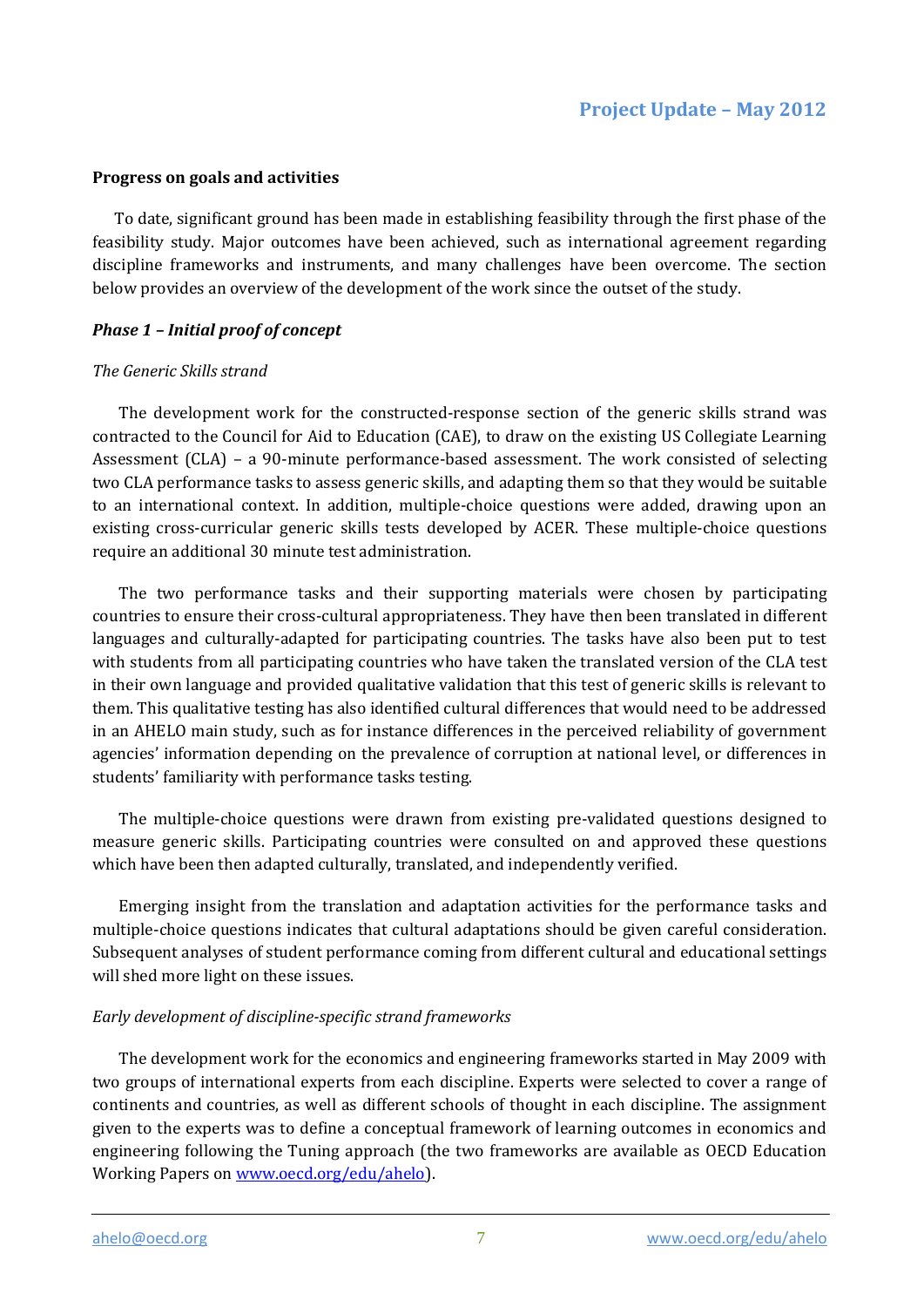The developed frameworks were intended to demonstrate that agreements on domain definition can be reached in two disciplinary fields as distinct as economics and engineering, and as such, provide a preliminary output of the AHELO feasibility study. They have also provided useful input for test developers to develop assessment frameworks and to design instruments to assess the performance of students who are close to obtaining their bachelor's degree.

## *The Economics strand*

The development of the framework and assessment materials for the Economics strand was undertaken by the Educational Testing Service (ETS) as a member of the AHELO Consortium. The development work was overseen by an international Economics Expert Group.

The Economics instrument assesses the skills and knowledge of final-year bachelor's degree students. The instrument comprises 45 multiple-choice questions and one constructed-response question to provide additional coverage. The questions have been translated and adapted by participating countries, and their qualitative validation has been completed with focus groups and small numbers of students in a range of institutions within each country.

There was much uncertainty as to whether it was feasible to get academics from different countries to agree on what to measure in the disciplines as well as on an assessment instrument, especially in a social science like economics. This uncertainty was the main rationale for including an economics strand in the feasibility study. Remarkably, it was rather easy to get economics experts to agree on what an AHELO should cover and measure. This is because AHELO goes above contentknowledge and rather focuses on the application and use of the concepts and 'language' of economics.

# *The Engineering strand*

The development of the framework and assessment materials for the Engineering Assessment was undertaken by the AHELO Consortium — specifically ACER, Japan's National Institute for Educational Policy Research (NIER), and the University of Florence. Several international consultants contributed to the development. Framework and test instrument development were overseen by an international Engineering Expert Group.

The Engineering instrument assesses the skills and knowledge of final-year bachelor's degree students and comprises test units developed around a key engineering problem. The tests units include a range of multiple-choice and constructed-response questions. The questions were translated and adapted by participating countries and qualitative validation was completed with focus groups and small numbers of students in a range of institutions within each country.

Initial feedback from the focus groups suggests that the authentic scenario tasks that have been developed stimulate students' interest in the tasks and are engaging.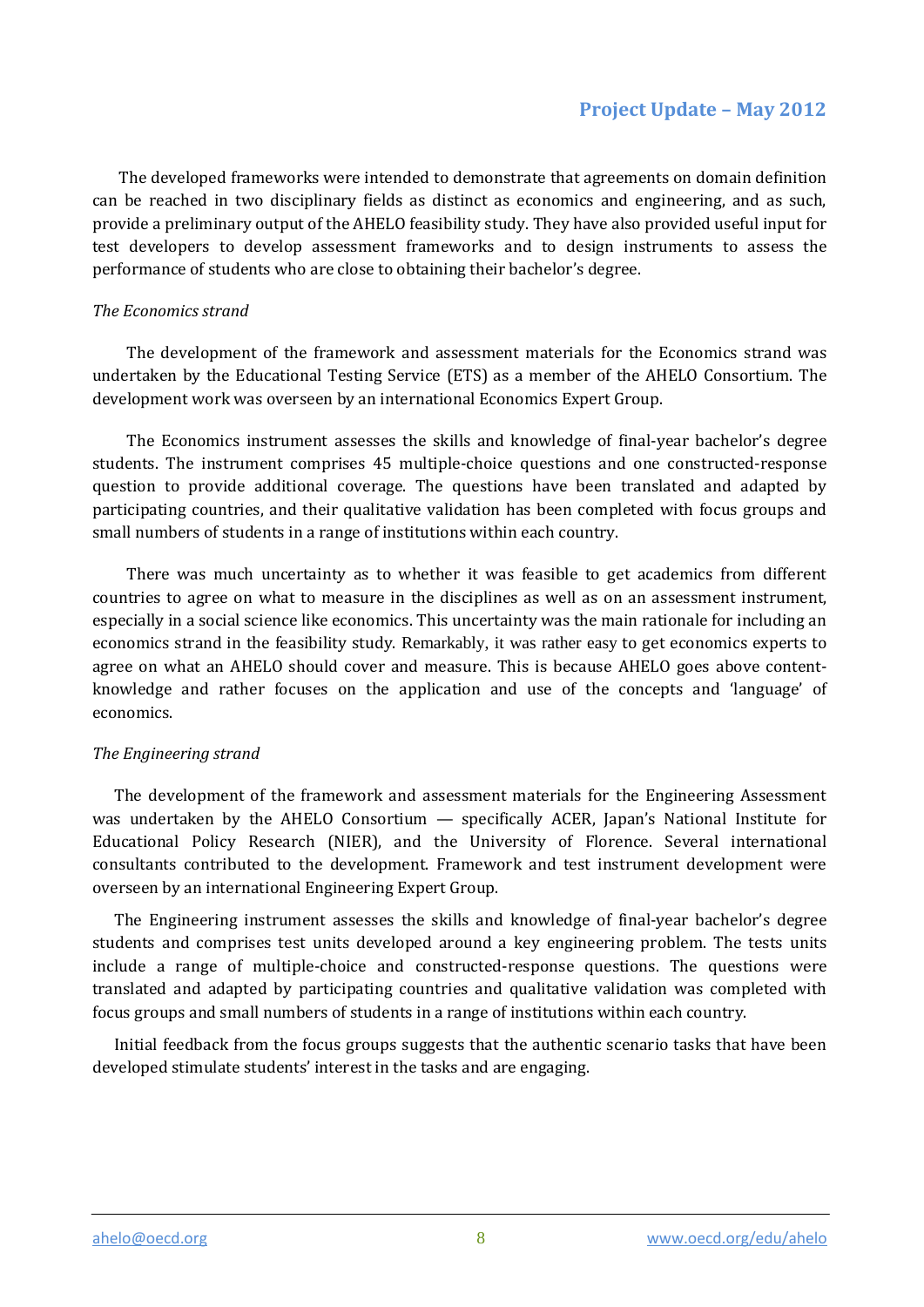# *Phase 2 – Scientific feasibility and proof of practicality*

#### *The contextual dimension*

The contextual framework and instruments were designed by experts from the Centre for Higher Education Policy Studies (CHEPS) in the Netherlands and the Center for Postsecondary Research (CPR) in the United States, building on foundation work carried out by the OECD, the AHELO Group of National Experts and consultants. The development of the framework was undertaken through research and consultation, and by seeking the expert opinion of a range of groups and individuals from all over the world. Feedback from consultations has been used to finalise the framework and provided a basis for instrument development, validation, small-scale testing and delivery.

Three context survey instruments have been developed to identify factors that may help to explain observed learning outcomes of the target population: (1) a student context instrument; (2) a faculty context instrument; and (3) an institution context instrument. In addition, a range of indicators have been specified for collection at the national level to provide additional context data.

The information collected through the widespread consultation suggests that the contextual dimension instruments have the potential to provide valid, reliable and efficient measurement of the target constructs.

#### *The implementation phase*

Following the completion of the translation and adaptation of testing instruments in all strands of work for each participating country, the focus of activities shifted towards field implementation. National Project Managers received training in November 2011 and March 2012 to prepare for activities such as sampling, use of the AHELO test system, national management and procedures to implement the test instruments and contextual surveys. Training was also conducted for lead scorers from each country to provide them with detailed instructions on how to score constructed-response questions, train scorers and monitor scoring in their countries.

The actual implementation of the test instruments and contextual surveys started at the beginning of 2012. For each strand of work, each country invited about ten higher education institutions to participate in the feasibility study. Each higher education institution randomly selected 200 students for the online testing.

Testing activities are currently completed for most of the countries which are now preparing for scoring. Although it is too early to draw conclusions about the practical aspects of the feasibility of an AHELO, initial observations from countries' experience indicate a variety of scenarii from which lessons will be drawn. For example, while some countries and their institutions experienced difficulty in motivating students to sit the test, others achieved student participation rates of over 80%.

Overall, good progress has been made since the beginning of the feasibility study. The work accomplished to develop instruments and prepare for fieldwork did not suggest that an international assessment of higher education learning outcomes was not possible. More boldly and positively, there are genuine and sound indications that much of AHELO is feasible.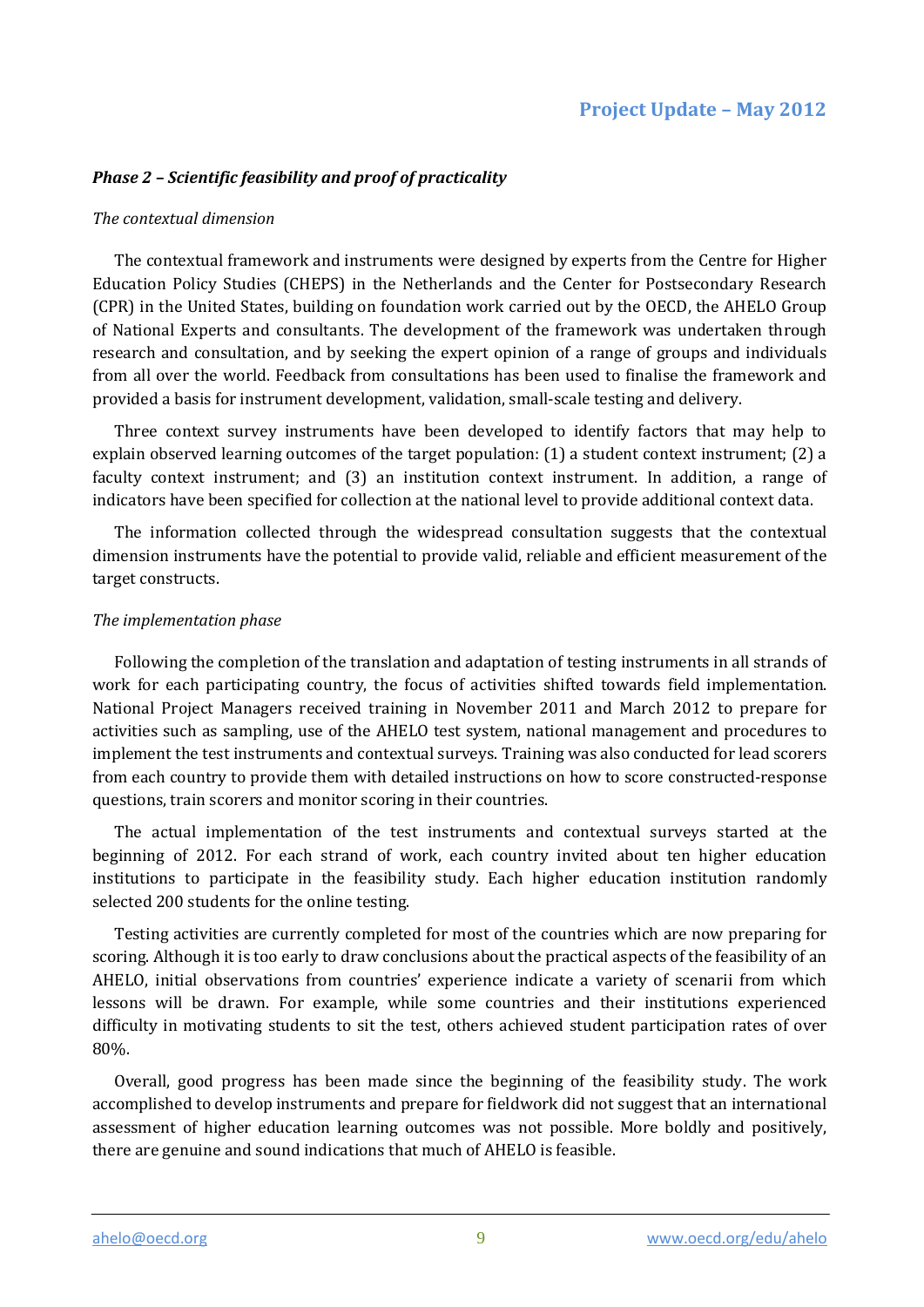With the feasibility study now progressing towards its completion, the evaluation of the outcomes will be pursued through extensive psychometric analysis of the data. Furthermore, an international conference to be held on 14-15 March 2013 in Utrecht (the Netherlands) will provide a great opportunity to gather technical experts, country representatives and different stakeholder groups to discuss these findings and how to take the results from the feasibility study forward.

## **Sustainability**

The AHELO feasibility study was launched in 2008 and is scheduled to run until late 2012. Commitment, expertise and communications have brought the study to its current status. AHELO brings together the OECD, a Group of National Experts panel of higher education and assessment specialists representing the participating countries, as well as more specialized experts and stakeholders from education associations around the world. All of them share an interest and commitment to improve higher education learning outcomes.

With the completion of the feasibility study in December 2012, final reports on the outcomes, findings and lessons learned will assist countries in deciding on the next step to improving higher education quality. If the study is successful at demonstrating the scientific and practical feasibility of such an international assessment, further development work will be considered by OECD member countries to prepare for a possible full-fledged AHELO including more countries, institutions and disciplines.

#### **Organisation and partner involvement**

The OECD is well placed to lead and implement the AHELO feasibility study given its institutional framework for co-operative and international comparative work, as well as its credibility and demonstrated expertise in developing large-scale international assessments such as the Programme for International Student Assessment [\(PISA\)](http://www.oecd.pisa.org/) focusing on 15-year-olds at compulsory school level and the Programme for International Assessment of Adult Competencies [\(PIAAC\)](http://www.oecd.org/edu/piaac) which examines the skills of the adult workforce.

Within the OECD, the Programme on Institutional Management in Higher Education [\(IMHE\)](http://www.oecd.org/edu/imhe) provides a platform for the engagement of higher education institutions in AHELO alongside governments, in a way which will ensure that the approaches adopted take account of institutional needs and concerns. IMHE is open to all recognised higher education institutions in OECD countries, as well as associations of higher education institutions and government representatives. It can therefore provide a locus for consultation and steering of the feasibility study allowing countries which are not directly involved to provide commentary and monitor progress.

The feasibility study is managed by a small team at the OECD. The bulk of the technical work on the different strands is carried out through contractual arrangements with a Consortium including partners and expert working groups bringing high-level expertise in large-scale cross-national assessment and considerable experience with higher education research and development. In addition, a Technical Advisory Group comprised of international experts has been established to provide guidance on major technical issues such as instrument development procedures, sample and test design, translation procedures, scoring and verification procedures.